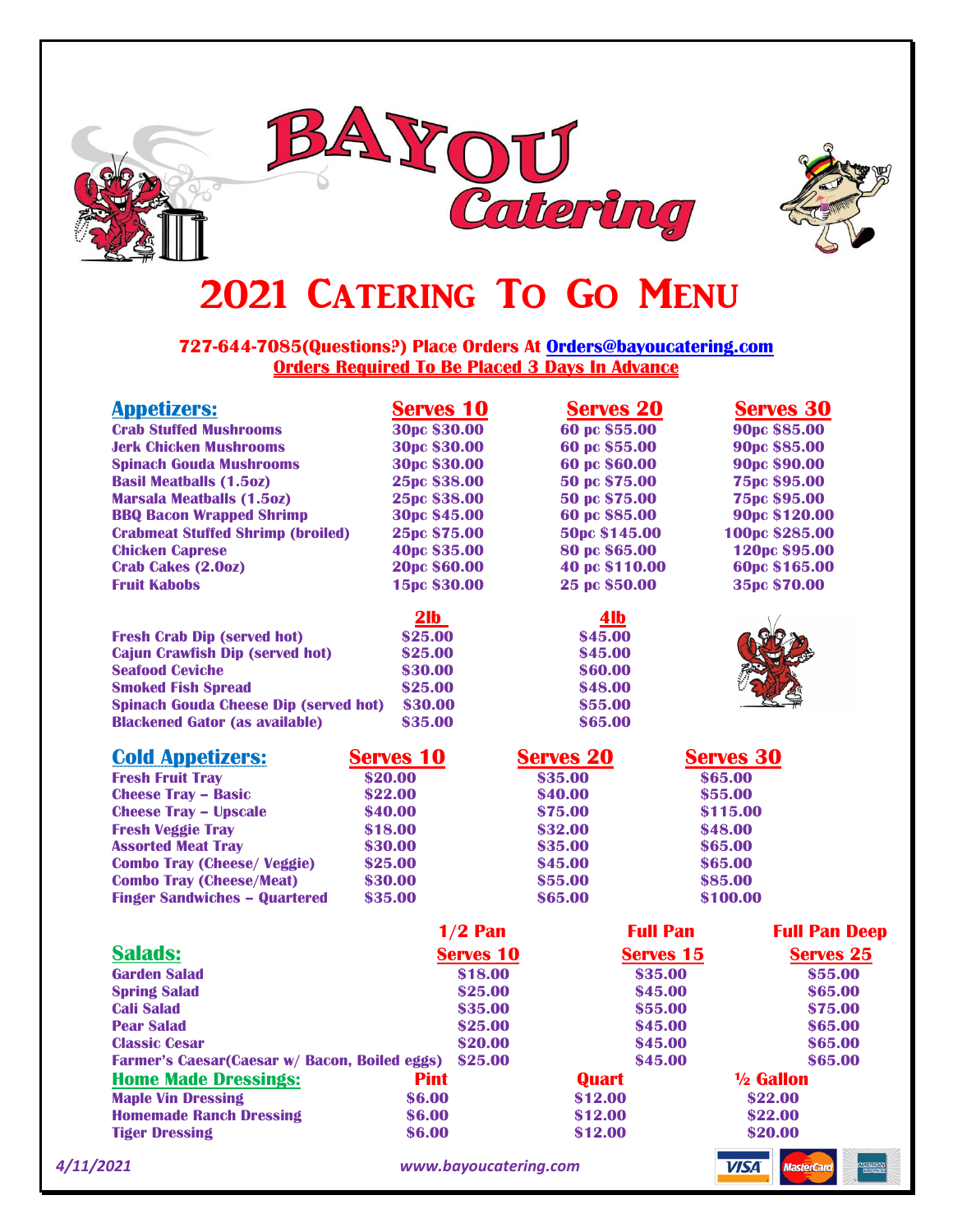# **Cajun Specialties**

|                                     | $\frac{1}{2}$ Gallon | <b>1 Gallon</b>  | <b>2 Gallons</b> |
|-------------------------------------|----------------------|------------------|------------------|
| <b>Gumbo/Etouffee/Soup</b>          | <b>Serves 10</b>     | <b>Serves 20</b> | <b>Serves 35</b> |
| <b>Chicken &amp; Sausage Gumbo</b>  | \$30.00              | \$55.00          | \$110.00         |
| <b>Seafood Gumbo</b>                | \$35.00              | \$65.00          | \$130.00         |
| <b>Chicken Creole</b>               | \$30.00              | \$55.00          | \$110.00         |
| <b>Shrimp Creole</b>                | \$35.00              | \$65.00          | \$130.00         |
| <b>Crawfish Etouffee</b>            | \$35.00              | \$65.00          | \$130.00         |
| <b>Classic Red Beans &amp; Rice</b> | \$30.00              | \$55.00          | \$110.00         |
| <b>She Crab Soup</b>                | \$35.00              | \$65.00          | \$130.00         |
| <b>Shrimp Stew</b>                  | \$35.00              | \$65.00          | \$130.00         |
| <b>Bayou Seafood Chowder</b>        | \$35.00              | \$65.00          | \$130.00         |

| <b>Jambalaya</b>                 | <b>1 Gallon - Serves 10</b> | 2 Gallons - Serves 20 |  |
|----------------------------------|-----------------------------|-----------------------|--|
| <b>Chicken Sausage Jambalaya</b> | \$50.00                     | \$90.00               |  |
| <b>Seafood Jambalaya</b>         | \$60.00                     | \$110.00              |  |

## **Other Cajun Specialties:**

| <b>Crawfish Monica</b>                                                               | 1/3 Pan \$35.00        | $\frac{1}{2}$ Pan \$55.00 | <b>Full Pan \$105.00</b> |
|--------------------------------------------------------------------------------------|------------------------|---------------------------|--------------------------|
| <b>Crawfish Stuffed Baked Potatoes</b>                                               | 10pc \$55.00           | 20pc \$100.00             | 30pc \$145.00            |
| <b>Shrimp &amp; Crabmeat AuGratin</b>                                                | 1/3 Pan \$35.00        | $\frac{1}{2}$ Pan \$60.00 | <b>Full Pan \$110.00</b> |
| <b>Crawfish Pie (9" Pie)</b>                                                         | 2 Pies \$35.00         | <b>4 Pies \$65.00</b>     | <b>6 Pies \$95.00</b>    |
| <b>Sloppy Roast Beef Poboy</b>                                                       | 10pc \$85.00           | 20pc 150.00               | 30pc \$220.00            |
| <b>Blackened Shrimp Poboy</b>                                                        | 10pc \$85.00           | 20pc 150.00               | 30pc \$220.00            |
| <b>Chicken Voodoo Pasta</b>                                                          | <b>1/3 Pan \$25.00</b> | $\frac{1}{2}$ Pan \$35.00 | <b>Full Pan \$65.00</b>  |
| <b>Seafood Voodoo Pasta</b>                                                          | 1/3 Pan \$30.00        | $\frac{1}{2}$ Pan \$55.00 | <b>Full Pan \$105.00</b> |
| <b>Seafood Pastalaya</b>                                                             | 1/3 Pan \$30.00        | $\frac{1}{2}$ Pan \$55.00 | <b>Full Pan \$105.00</b> |
| Cajun Broiled Seafood Platter(3 Catfish Medalions, 3 Large shrimp, 2 large Scallops) |                        |                           | \$18.00 Per Platter      |
| (Crabmeat Stuffed Catfish, New Orleans BBQ Sauced Shrimp & Scallops,                 |                        |                           |                          |

# **Chicken(5oz Per Piece):**

|                                           | <b>Serves 10</b>                            | <b>Serves 20</b>    |
|-------------------------------------------|---------------------------------------------|---------------------|
| <b>BBO Chicken</b>                        | 15pc \$45.00                                | 30 pc \$85.00       |
| <b>Bourbon Chicken Kabob</b>              | 25pc \$45.00                                | 50 pc \$85.00       |
| <b>Chicken Almondine</b>                  | 15pc \$45.00                                | 25 pc \$75.00       |
| <b>Chicken Caprese</b>                    | 15pc \$50.00                                | 25 pc \$80.00       |
| <b>Chicken Cordon Rleu</b>                | 15pc \$50.00                                | 25 pc \$80.00       |
| <b>Chicken Fnchiladas</b>                 | 20pc \$40.00                                | 25 pc \$75.00       |
| <b>Chicken Marsala</b>                    | 15pc \$45.00                                | 25 pc \$75.00       |
| <b>Chicken Parmesan</b>                   | 15pc \$50.00                                | 25 pc \$80.00       |
| <b>Chicken Picatta</b>                    | 15pc \$45.00                                | 25 pc \$75.00       |
| <b>Chicken Shrooms/Gorgonzola</b>         | 15pc \$50.00                                | 25 pc \$80.00       |
| <b>Chicken Tchoupitoulas</b>              | 15pc \$50.00                                | 25pc \$80.00        |
| <b>Sweet &amp; Spicy Chicken Etouffee</b> | 15pc \$45.00                                | 25 pc \$75.00       |
| <b>Citrus Chicken</b>                     | 15pc \$45.00                                | 25 pc \$75.00       |
| <b>Herb Roasted Chicken</b>               | 15pc \$45.00                                | 25 pc \$75.00       |
| <b>Jerk Chicken</b>                       | 15pc \$45.00                                | 25 pc \$75.00       |
| <b>Mojo Chicken</b>                       | 15pc \$45.00                                | 25 pc \$75.00       |
| <b>Monterey Chicken</b>                   | 15pc \$50.00                                | 25 pc \$80.00       |
| <b>Pecan Pesto Chicken</b>                | 15pc \$50.00                                | 25 pc \$80.00       |
| <b>Southern Smothered Chicken</b>         | 15pc \$50.00                                | 25pc \$80.00        |
| <b>Terivaki Chicken</b>                   | 15pc \$45.00                                | 25 pc \$75.00       |
|                                           | $1/2$ Pan $(15)$                            | <b>Full Pan(25)</b> |
| <b>Blackened Chicken Pot Pie</b>          | \$35.00                                     | \$65.00             |
| <b>Bourbon Chicken</b>                    | \$35.00                                     | \$65.00             |
| <b>Chicken Alfredo</b>                    | \$35.00                                     | \$65.00             |
| <b>Cajun Fried Turkey</b>                 | $$70.00$ ( $\pm 15$ -16lb, uncooked weight) |                     |
| <b>Cajun Fried Turkey Breast</b>          | \$15.00/lb                                  |                     |
| 4/11/2021                                 | www.bayoucatering.com                       |                     |



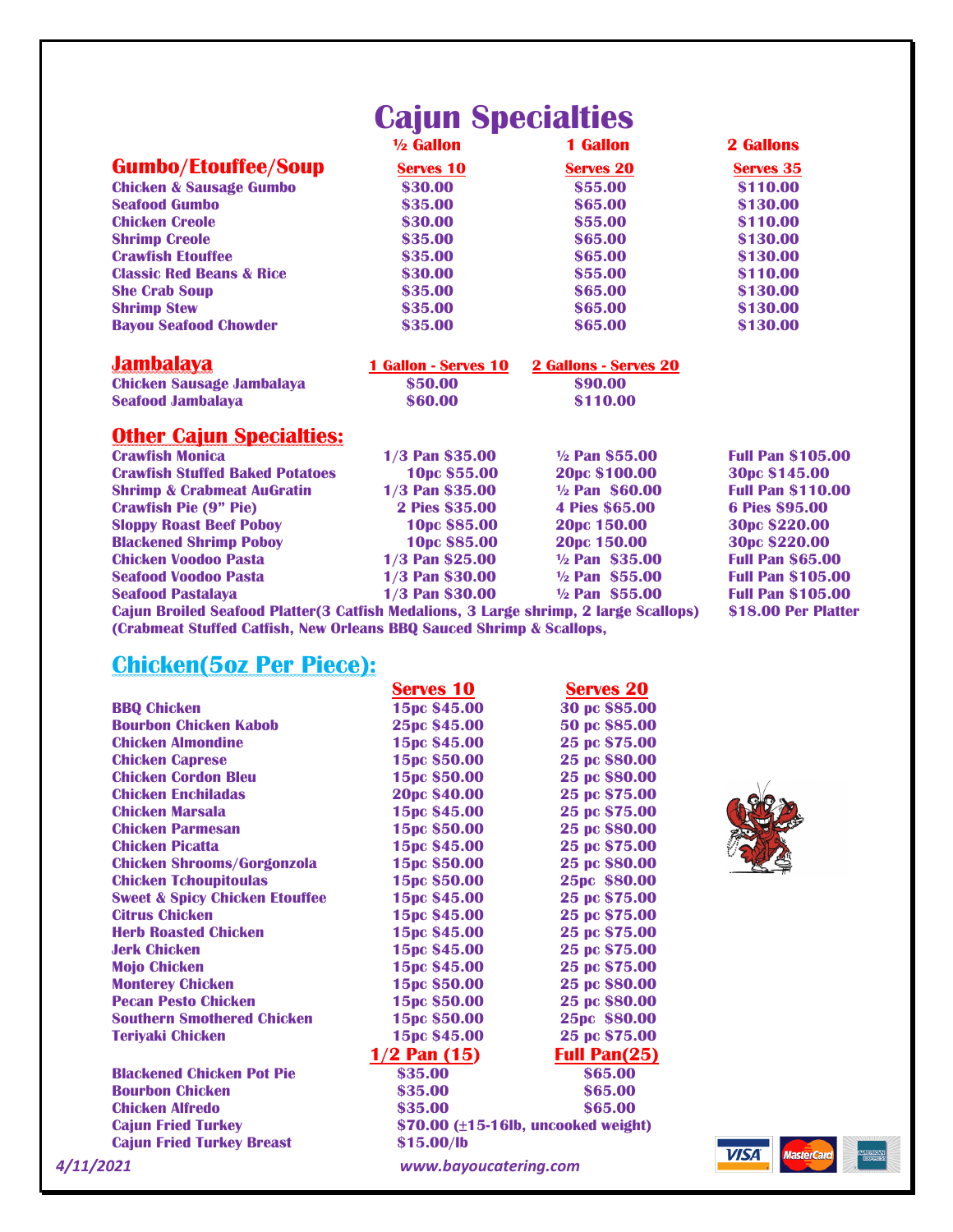| <b>Beef/Pork:</b>                           | <b>Serves 10</b>         | <b>Serves 20</b>    |
|---------------------------------------------|--------------------------|---------------------|
| <b>Basil Meatballs (Marinara, 202)</b>      | 25pc \$60.00             | 45 pc \$95.00       |
| <b>Basil Meatballs (Marsala, 202)</b>       | 25pc \$60.00             | 45 pc \$95.00       |
| <b>Traditional Pressed Cuban Sandwiches</b> | 15pc \$65.00             | 30 pc \$120.00      |
| <b>Mojo Cuban Sandwiches</b>                | 15pc \$65.00             | 30 pc \$120.00      |
| <b>BBQ Jerk Pork Cuban Sandwiches</b>       | 15pc \$70.00             | 30 pc \$105.00      |
| <b>Jerk Pork Tenderloin (5oz PP)</b>        | 30pc \$45.00             | 60 pc \$ 90.00      |
| <b>Grilled Pork Tenderloin (5oz PP)</b>     | 30pc \$45.00             | 60 pc \$ 90.00      |
| <b>Beef Enchiladas</b>                      | 25pc \$60.00             | 50 pc \$105.00      |
| <b>Beef Tenderloin Kabobs (5ozPP)</b>       | 25pc \$135.00            | 45 pc \$240.00      |
| <b>BBQ Ribs (4 Rib PP)</b>                  | 40 <sub>pc</sub> \$95.00 | 80 pc \$175.00      |
| <b>Beef Brisket (5oz PP)</b>                | 25pc \$85.00             | 45 pc \$150.00      |
| <b>Beef Lasagna</b>                         | $(1/2$ Pan) \$45.00      | (Full Pan) \$ 65.00 |
| <b>BBQ Pulled Pork (5oz PP)</b>             | $(41b)$ \$55.00          | (8Ib) \$105.00      |
| <b>Texas Beef Chili</b>                     | $(1/2)$ Gal) \$45.00     | Gal) \$75.00        |

## **Seafood:**

| (all fish 5-6 Oz Portions)                 | <b>Serves 10</b>         | <b>Serves 20</b>          | <b>Serves 30</b>         |
|--------------------------------------------|--------------------------|---------------------------|--------------------------|
| <b>Grilled Salmon (Lemon &amp; Butter)</b> | 10pc \$75.00             | 20 pc \$140.00            | 30pc \$205.00            |
| <b>Grilled Bourbon Salmon</b>              | 10pc \$75.00             | 20 pc \$140.00            | 30pc \$205.00            |
| <b>Grilled Cod</b>                         | 10pc \$85.00             | 20 pc \$160.00            | 30pc \$240.00            |
| <b>Blackened Mahi</b>                      | 10pc \$85.00             | 20 pc \$160.00            | 30pc \$225.00            |
| <b>Blackened Grouper</b>                   | 10 <sub>pc</sub> \$95.00 | 20 pc \$185.00            | 30pc \$275.00            |
| <b>Grilled Fish Picatta</b>                | 10pc \$75.00             | 20 pc \$140.00            | 30pc \$210.00            |
| <b>Cajun Grilled Shrimp (7pp)</b>          | <b>70pc \$105.00</b>     | 140 pc \$185.00           | 210pc \$260.00           |
| <b>Shrimp Alfredo</b>                      | 1/3 Pan \$45.00          | $\frac{1}{2}$ Pan \$65.00 | <b>Full Pan \$115.00</b> |
| <b>Sherry Shrimp</b>                       | 1/3 Pan \$45.00          | $\frac{1}{2}$ Pan \$65.00 | <b>Full Pan \$115.00</b> |

| <b>Bayou Catering Sandwiches: Serves 10</b> |              | <b>Serves 20</b> | <b>Serves 30</b> |
|---------------------------------------------|--------------|------------------|------------------|
| <b>Cajun Turkey</b>                         | 10pc \$55.00 | 20 pc \$105.00   | 30pc \$135.00    |
| <b>Royal Street Roast Beef</b>              | 10pc \$55.00 | 20 pc \$105.00   | 30pc \$135.00    |
| <b>N'Awlins Chicken Salad</b>               | 10pc \$55.00 | 20 pc \$105.00   | 30pc \$135.00    |
| <b>West Coast Chicken Caprese</b>           | 10pc \$55.00 | 20 pc \$105.00   | 30pc \$135.00    |
| <b>Caribbean Mojo Pork</b>                  | 10pc \$55.00 | 20 pc \$105.00   | 30pc \$135.00    |
| <b>Garden District Veggie Wrap</b>          | 10pc \$55.00 | 20 pc \$105.00   | 30pc \$135.00    |
| <b>Assorted Platter Of All</b>              | 10pc \$55.00 | 20 pc \$105.00   | 30pc \$135.00    |

## **Box Lunches:**

| <b>Cold Box Lunch</b>                                                 | \$6.50 |
|-----------------------------------------------------------------------|--------|
| (Ham, Turkey, or Roast Beef, with Potato Salad, Chips, Brownie)       |        |
| <b>Picnic Box Lunch (no Dairy)</b>                                    | \$6.50 |
| (Ham, Turkey, or Roast Beef, with Trail Mix, Chips, Brownie)          |        |
| <b>Executive Box Lunch</b>                                            | \$9.50 |
| (Bayou Catering Signature Sandwich, with Fresh Fruit, Chips, Brownie) |        |
| <b>Vegetarian Box Lunch</b>                                           | \$7.50 |
| (Veggie Wrap, Fruit, Chips, Brownie)                                  |        |
| <b>Kid's Box Lunch</b>                                                | \$4.50 |
| (Ham or, Turkey Sandwich, with Chips, Brownie or Cookies)             |        |

| <b>Vegetarian:</b>                 | <b>Serves 20</b> | <b>Serves 30</b> |
|------------------------------------|------------------|------------------|
| <b>Eggplant Parmesan</b>           | \$65.00          | \$95.00          |
| <b>Squash &amp; Zucchini Pasta</b> | \$65.00          | \$95.00          |
| <b>Veggie Enchiladas</b>           | \$65.00          | \$95.00          |
| <b>Veggie Pot Pie</b>              | \$45.00          | \$65.00          |
| <b>Veggie Lasagna</b>              | \$45.00          | \$65.00          |



*4/11/2021 www.bayoucatering.com*